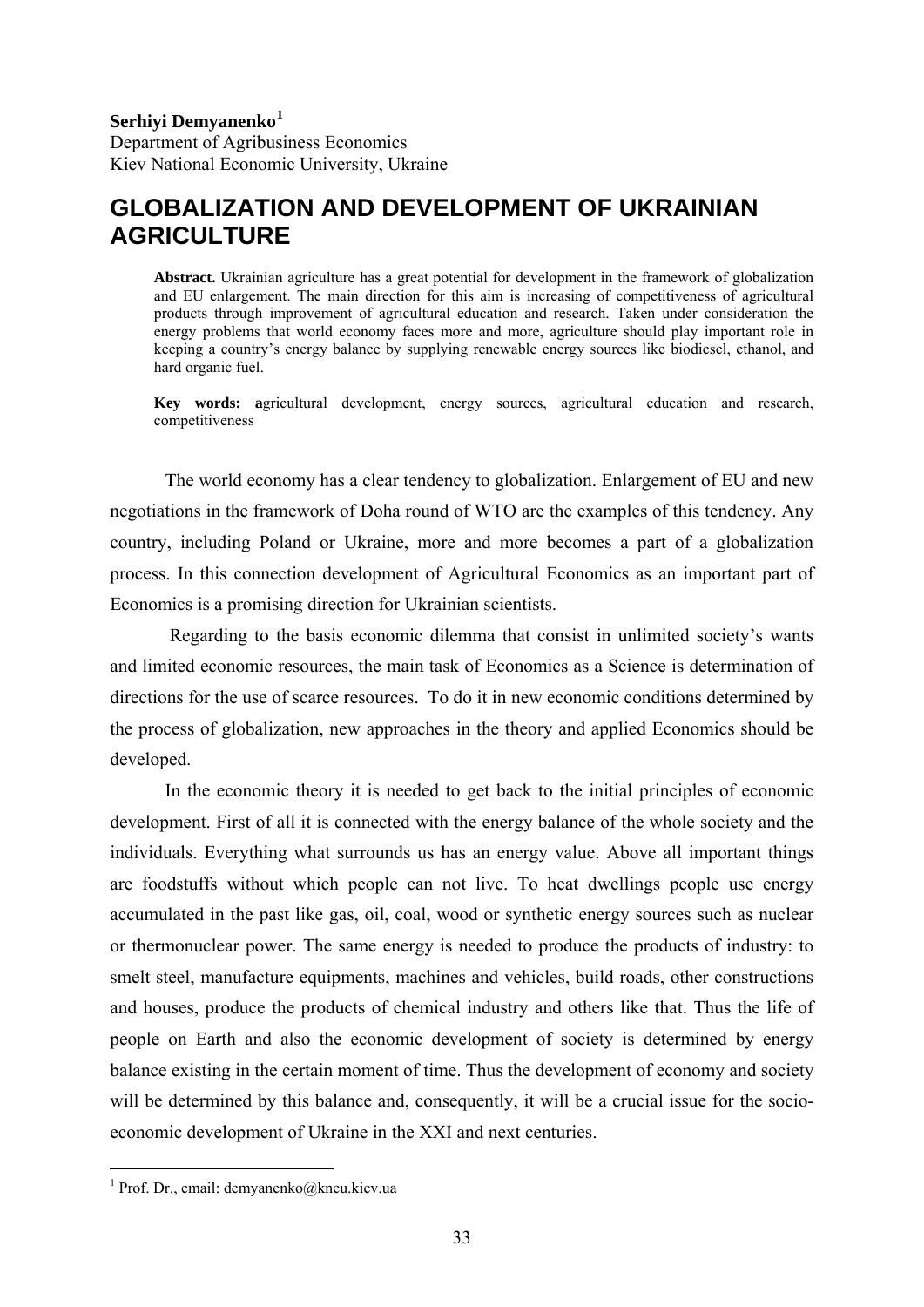Already today Ukraine runs into definite energy problems. They are the well known events which took place at the beginning of the current year related to the gas supply to Ukraine and the European Union from Russia and Turkestan, periodic so-called «oil crises», crises related to the markets of agricultural products and foodstuffs such as cereals, sugar, meat. With all of them according to the specialized forecasters Ukraine can be faced in the near future. That is why the energy safety of the country and development of the industry branches that will secure a balance in it will determine directions of the socio-economic development of Ukraine in the XXI century.

Coming back to the economic theory it should be mentioned that David Ricardo and Karl Marx saw the substance of economic value in the labour input (labour theory of value). Embodiment of this theory in the economic and public development in the XX century created a bloodiest period in the civilization's history. Many countries including Poland and Ukraine were victims of implementation of this theory. In opposite to the market economy based on private ownership and market forces, Soviet Union style's economies were based on the state ownership and central economic planning.

Today there is a necessity to develop an economic theory on the energy basis. Ricardo, Smith and Marx did not explore the sources of additional value to the end. We should see additional value in creation of a new matter but together with the new matter also a new energy. It takes place only in the process of photosynthesis. Billions of years ago by means of photosynthesis such energy sources were created like coal, oil and gas which have an organic origin. It should be noted that the economic theory that is grounded on an energy value and called physical economy was created by French scientists in the XVIIth century. Ukrainian scientists also participated in development of this theory, for example, Serhiy Podolynskyi, who discussed with Кarl Мarx the theory of value founded on labour, which was also denied by Volodymyr Vernadskyi, first President of Ukrainian Academy of Science|, and lately Mykola Rudenko, an accomplished philosopher and writer.

Thus one of directions of the socio-economic development of Ukraine appears to be a realignment of agriculture, as a fundamental principle of the energy balance of society. In the worldwide specialization Ukraine takes a unique place. Not a single country in the world keeps such reserves of land that are suitable for production of agricultural products as Ukraine. This uniqueness can be expressed by a simple calculation: if in Ukraine there is one fourth of the world supplies of black soil and its population is 46 million people, then the other 75 % of black soil belongs to the 6 billion people of World population. In absolute numbers it looks so, that there are 0,5 hectares of black soil per one habitant of Ukraine and 0,015 hectares per one inhabitant of the World. That means Ukraine has resources of black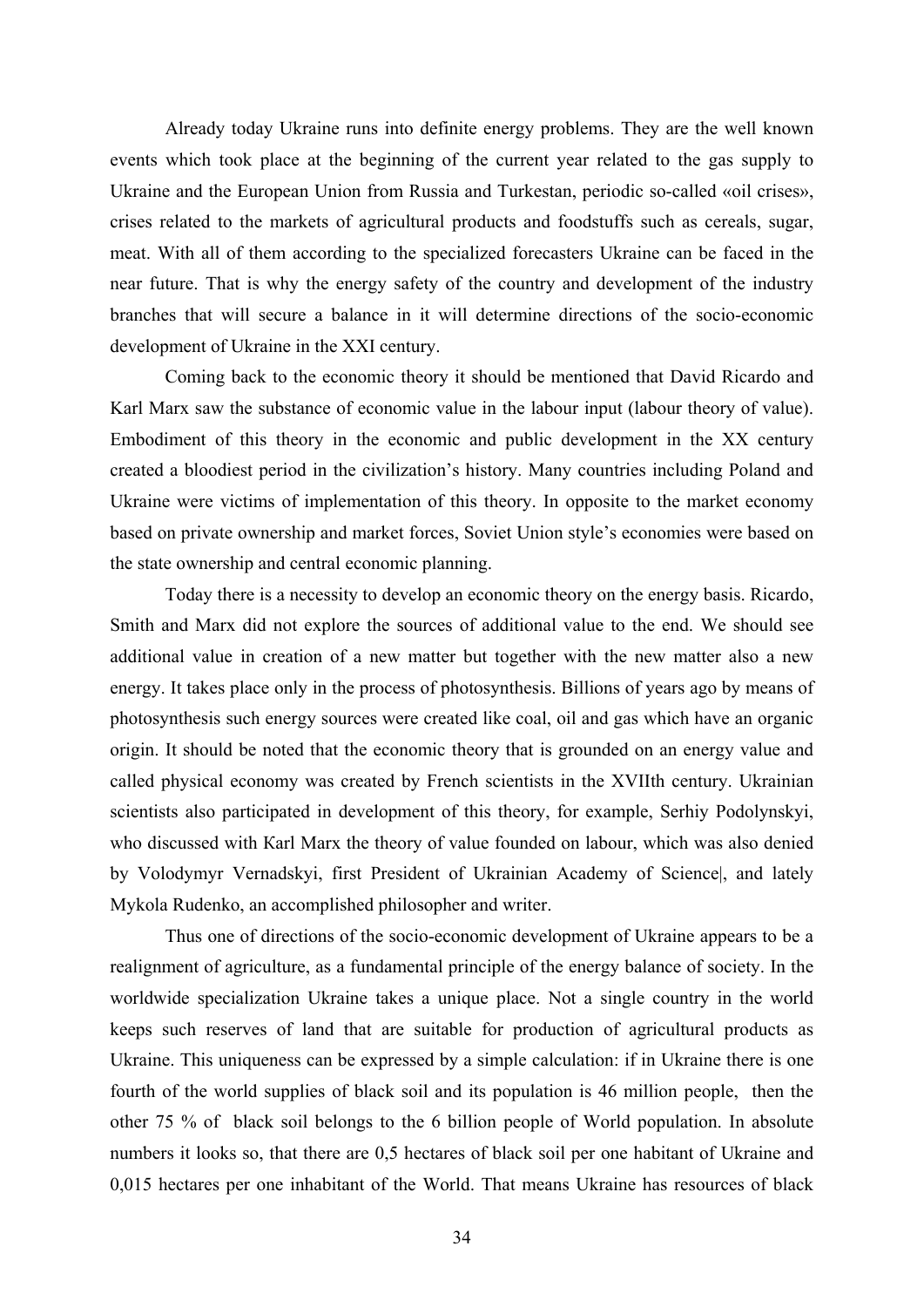soil 30 times higher in comparison with the rest of World. This factor should be taken into account in the development of the socio-economic concept of Ukraine in the ХХІ century. However today we have a paradoxical situation in agriculture with regard to its productivity which is almost three times lower in comparison with productivity in the countries of Western Europe and North America. If in Ukraine the yield of grain and productivity of cows are respectively  $2.5 - 3.0$  tons/year, in the developed countries these indices are  $7 - 8$  tons/year. It should be taken under consideration that conditions for agricultural production in Ukraine are better than in majority of countries. That is why the purpose of increase of productivity and efficiency of resources in agriculture and, above all, the productivity of land, was the aim of the agrarian and economic reform implemented in Ukraine. Unfortunately, this reform has not reached the declared goals as yet. During the reform the situation in Ukrainian agriculture became even worse comparatively with the pre-reform period. Certainly this problem will remain for Ukraine also in the ХХІ century. First of all it will be connected with increasing the productivity of agricultural land as a fundamental principle of agriculture. In the next ten years Ukraine should produce about 100 million tons of grain, or 2,5 times more in comparison with the present level. It must be taken into account that gas and oil supplies earlier or later will end. They are limited, while production of agricultural goods appears repeatable and growing. Principle is simple: we put into ground in spring one grain, and in the autumn we harvest several dozens of grain. Exactly here we see the creation of a real additional value which thereafter due to labour forces passes into all other goods and services in the economy. Just as this displays the basic law of physical economy, also the law of energy conservation and transformation is working.

Other direction of the use of the limited production resources is concentration on those industries of economy where Ukraine can take competitive advantages above other countries of the world. First and foremost it applies to production of alternative energy sources: fuel on the basis of organic raw material (biodiesel and ethanol), hard organic fuel, development of water, wind and nuclear power engineering. Possibly in a near future our scientists will invent yet another energy sources. But in order that it happens it is necessary to finance domestic scientific research, both fundamental and applied. Ukraine can also take competitive advantages in such spheres of science and economy as medicine, space engineering, shipbuilding. Concentration on these directions of resources use will allow the country to produce competitive products that is the key element in the process of globalization. Unfortunately, today Ukraine takes only 84th place among 117 countries of the world regarding the level of competitiveness of industrial commodities.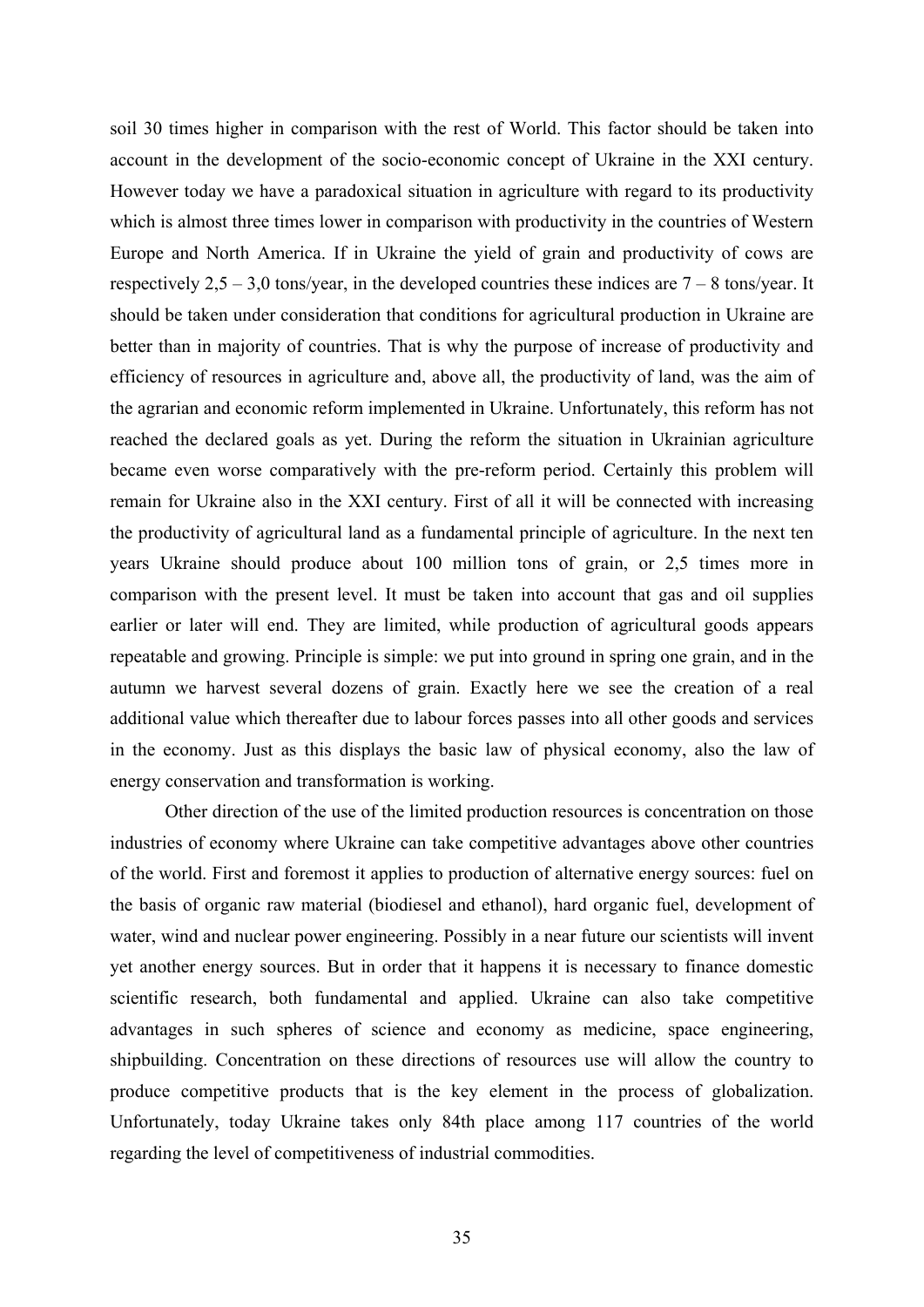From here one of the main problems that Ukraine faces to is the low quality of management at all levels, beginning from an enterprise to the government. The process of globalization is characterized by a sharp increase of exactly this key element of economic activity. Above all things it touches multinational corporations which swiftly conquer the national markets and they affect all segments of economy. The observance of standards of quality of products is a key factor of conquest of these markets by the transnational companies, which is achieved thanks to innovations in the management and marketing. All know the existent standards of quality such as ISO 9000, ISO 14000, ISO 17025, ISO 22000 and others. These standards apply to all parts of the economic activity of companies, from the technological processes to the quality of management. There is a hard competition between these companies which, essentially, does not leave place for national companies, because of too high quality of products, management and enormous financial streams which can be provided only by transnational companies. However, in order to maintain high competitive position under the present economic conditions, it is already not enough to provide the noted standards of quality. Today between front-rank companies there is a competition above these standards and the transnational companies win this struggle because they can provide more high-quality goods and services to the customers.

What in this situation should be done by Ukraine? First of all it is development of scientific research, teaching technologies and raising the level of staff skill. Fundamental and applied scientific research are needed for development of new technologies, in particular, for development of new energy sources, teaching and raising the level of staff skill in order to be able to follow modern tendencies in the economic science and management. Task of Agricultural Economics is not only to follow modern tendencies, but also to operate on the passing. In this approaches we can use a quotation from the famous Canadian hockey player, Wayne Gretzky. He said of his secret of success "I skate to where the puck is going to be, not where it is now." So we should look ahead at the actions and directions that will make Ukraine's agriculture and rural economy more productive and competitive under the global market conditions in the future.

In order to follow the modern tendencies in Economy first of all innovations should be provided in the educational process and state should support development of agrarian science. Agricultural science is a sphere of economy which can not successfully function only due to market initiatives but needs a assistance from the state. Scientific research in the field of agriculture play a vital part in the improvement of technologies that lower production costs, increase productivity of plants and animals and also help to cope with diseases of plants and animals.